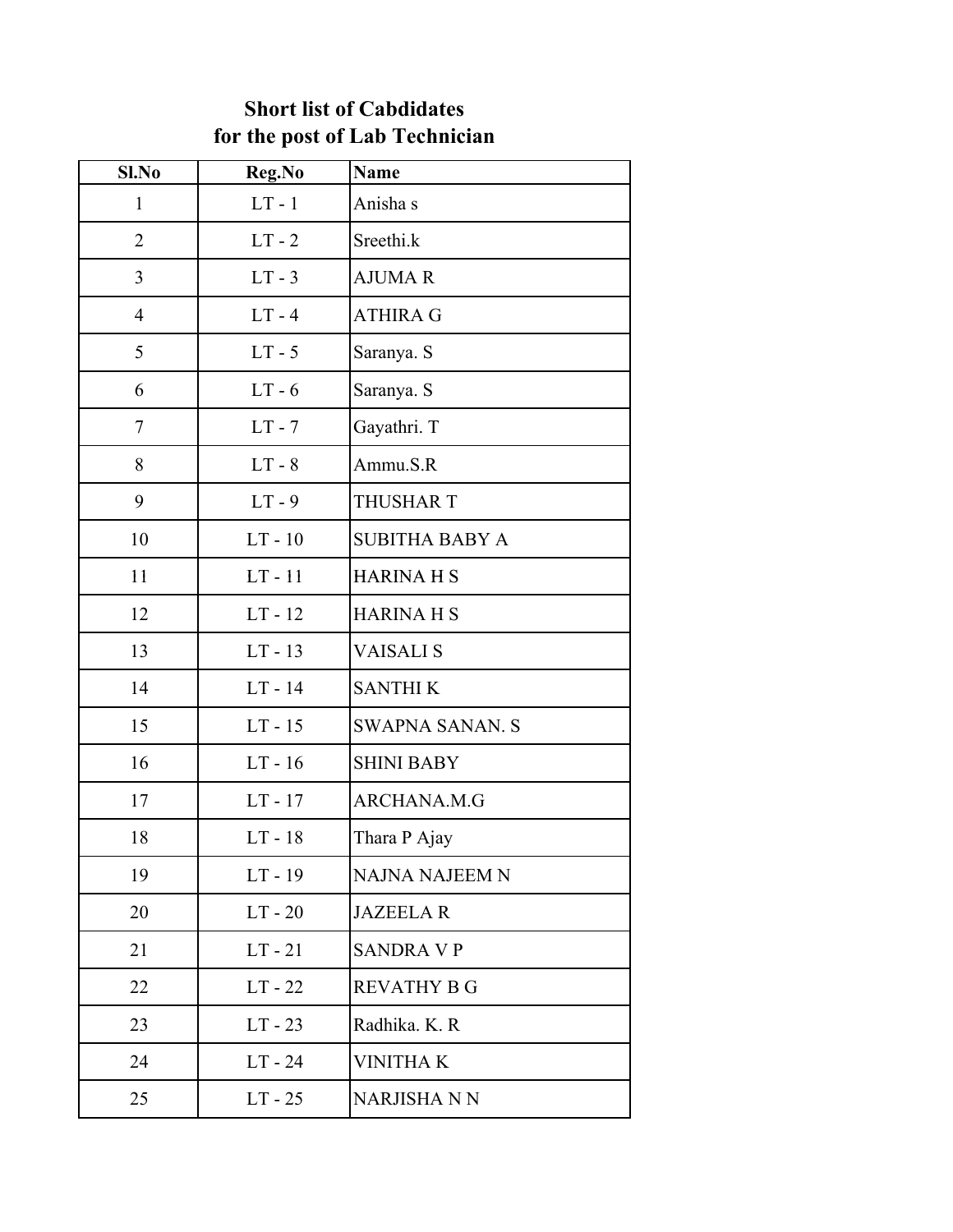| 26 | $LT - 26$ | <b>ATHIRA RAJAN</b>      |
|----|-----------|--------------------------|
| 27 | $LT - 27$ | <b>HASEENA M</b>         |
| 28 | $LT - 28$ | <b>ARYA SURESH</b>       |
| 29 | $LT - 29$ | <b>MAHESWARY SP</b>      |
| 30 | $LT - 30$ | <b>ANSI.N</b>            |
| 31 | $LT - 31$ | Muneera Mumthas          |
| 32 | $LT - 32$ | Anjana Anilkumar         |
| 33 | $LT - 33$ | <b>JAMEENSHA BEEVI A</b> |
| 34 | $LT - 34$ | <b>ANJANA S RAJEEV</b>   |
| 35 | $LT - 35$ | <b>ASWATHY S</b>         |
| 36 | $LT - 36$ | <b>DEVIKA S</b>          |
| 37 | $LT - 37$ | RAICHAL PAUL             |
| 38 | $LT - 38$ | <b>VIJITHA PK</b>        |
| 39 | $LT - 39$ | <b>SHAJNAN</b>           |
| 40 | $LT - 40$ | Anila. R                 |
| 41 | $LT - 41$ | <b>ANJALY.I</b>          |
| 42 | $LT - 42$ | Deepika mohan            |
| 43 | $LT - 43$ | Anila. R                 |
| 44 | $LT - 44$ | Arunima R.P              |
| 45 | $LT - 45$ | <b>ABHINAY A R</b>       |
| 46 | $LT - 46$ | <b>REMYAS</b>            |
| 47 | $LT - 47$ | <b>DEVI MG</b>           |
| 48 | $LT - 48$ | <b>SANTHINI A</b>        |
| 49 | $LT - 49$ | <b>LEKSHMI S VIJAY</b>   |
| 50 | $LT - 50$ | Adithya P V              |
| 51 | $LT - 51$ | <b>JAYADEVI V S</b>      |
| 52 | $LT - 52$ | Sujana s                 |
| 53 | $LT - 53$ | <b>STEPHY S</b>          |